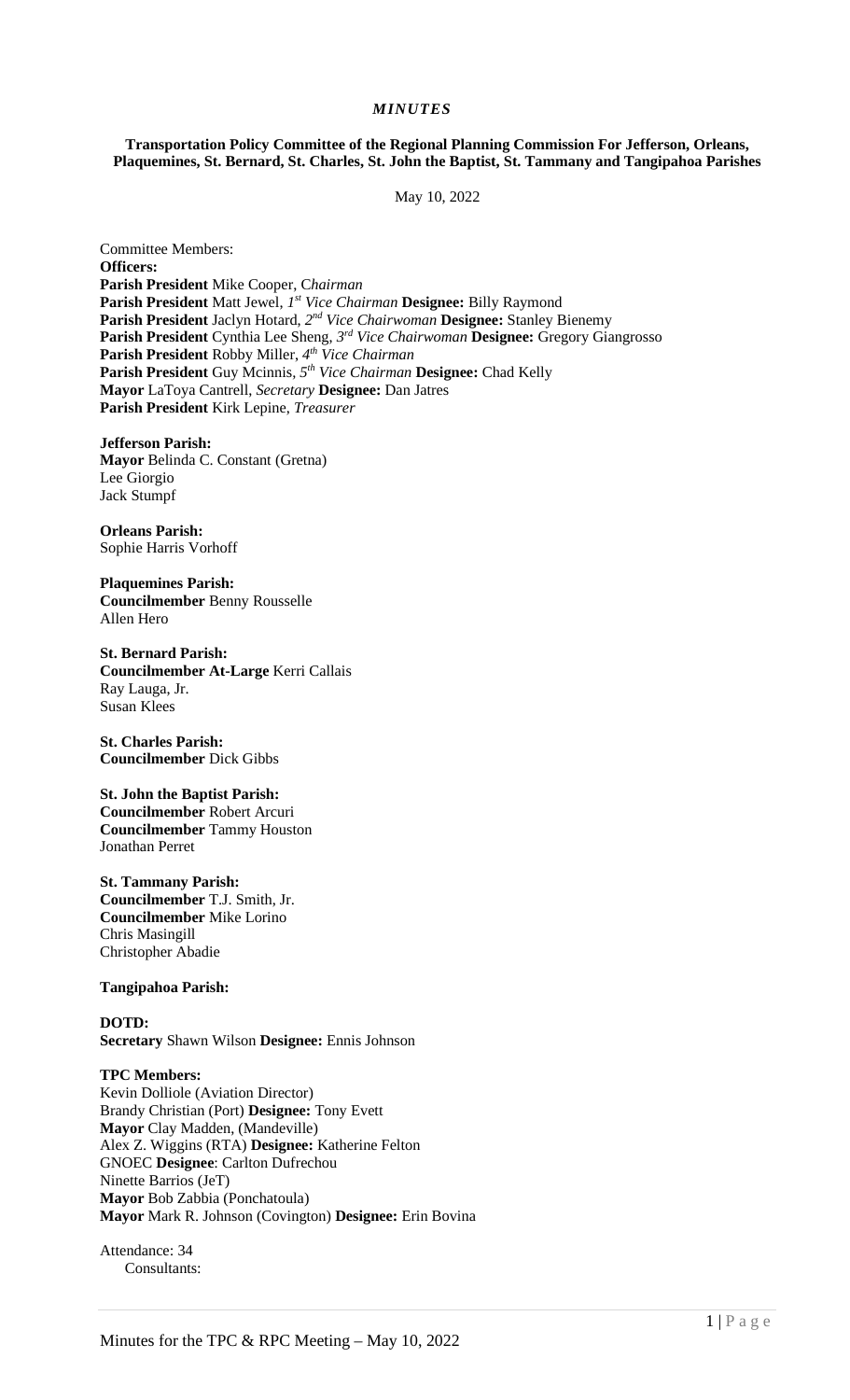Staff: Mr. Jeff Roesel, Mr. Jason Sappington, Ms. Megan Leonard, Mrs. Colethia Kent  $\clubsuit$ 

# **AGENDA**

| 1. Consideration: | Approval of the April 12, 2022 minutes                                                         |
|-------------------|------------------------------------------------------------------------------------------------|
| 2. Consideration: | Amendment to the New Orleans Transportation Improvement<br>Program, Highway & Transit Elements |
| 3. Consideration: | Amendment to the St. Tammany Transportation Improvement<br>Program, Highway & Transit Elements |
| 4. Consideration: | Amendment to the Tangipahoa Transportation Improvement<br>Program, Highway & Transit Elements  |
| 5. Consideration: | RPC Mapping Resources / Data layers App<br>By: Leslie Couvillion, GISP, RPC, Senior Planner    |
| 6. Consideration: | <b>Public Comment Period</b>                                                                   |
| 7. Consideration: | <b>Other Matters</b>                                                                           |

Mr. Jeff Roesel, RPC's Executive Director led everyone in the Pledge of Allegiance.

Following the roll call by Mr. Jason Sappington, RPC's Deputy Director, a quorum was established.

## 1. **Consideration: Approval of April 12, 2022 minutes**

Mr. Jeff Roesel asked the Board for a motion for the approval of the April  $12<sup>th</sup>$  minutes. Mr. Kevin Dolliole made a motion to approve the April 12<sup>th</sup> minutes, seconded by Mr. Billy Raymond and approved unanimously by the Transportation Policy members in attendance, as noted by the Chairman.

## 2. **Consideration: Amendment to the New Orleans Transportation Improvement Program, Highway & Transit Elements**

 Mr. Jeff Roesel referred the members to pages 5-7 of the meeting packet for the amendments to the New Orleans TIP, Highway & Transit Elements, and provided a brief explanation of each item.

There being no questions or objections, the Chairman called for a motion to approve the New Orleans TIP amendments for the Highway & Transit Elements. It was so moved by Mr. Dan Jatres and seconded by Ms. Sophie Harris Vorhoff and approved unanimously by the Transportation Policy members in attendance, as noted by the Chairman.

## 3. **Consideration: Amendment to the St. Tammany Transportation Improvement Program, Highway & Transit Elements**

Mr. Jeff Roesel referred the members to page 8 of the meeting packet for the amendments to the St. Tammany TIP, Highway & Transit Elements, and provided a brief explanation of each item. There being no questions or objections, the Chairman called for a motion to approve the St. Tammany TIP amendments for the Highway & Transit Elements. It was so moved by Councilmember T. J. Smith, Jr. and seconded by Mr. Christopher Abadie and approved unanimously by the Transportation Policy members in attendance, as noted by the Chairman.

# 4. **Consideration: Amendment to the Tangipahoa Transportation Improvement Program, Highway & Transit Elements**

 Mr. Jeff Roesel referred the members to pages 9 of the meeting packet for the amendments to the Tangipahoa TIP, Highway & Transit Elements, and provided a brief explanation of each item.

There being no questions or objections, the Chairman called for a motion to approve the Tangipahoa TIP amendments for the Highway & Transit Elements. It was so moved by Parish President Robby Miller and seconded by Ms. Susan Klees and approved unanimously by the Transportation Policy members in attendance, as noted by the Chairman.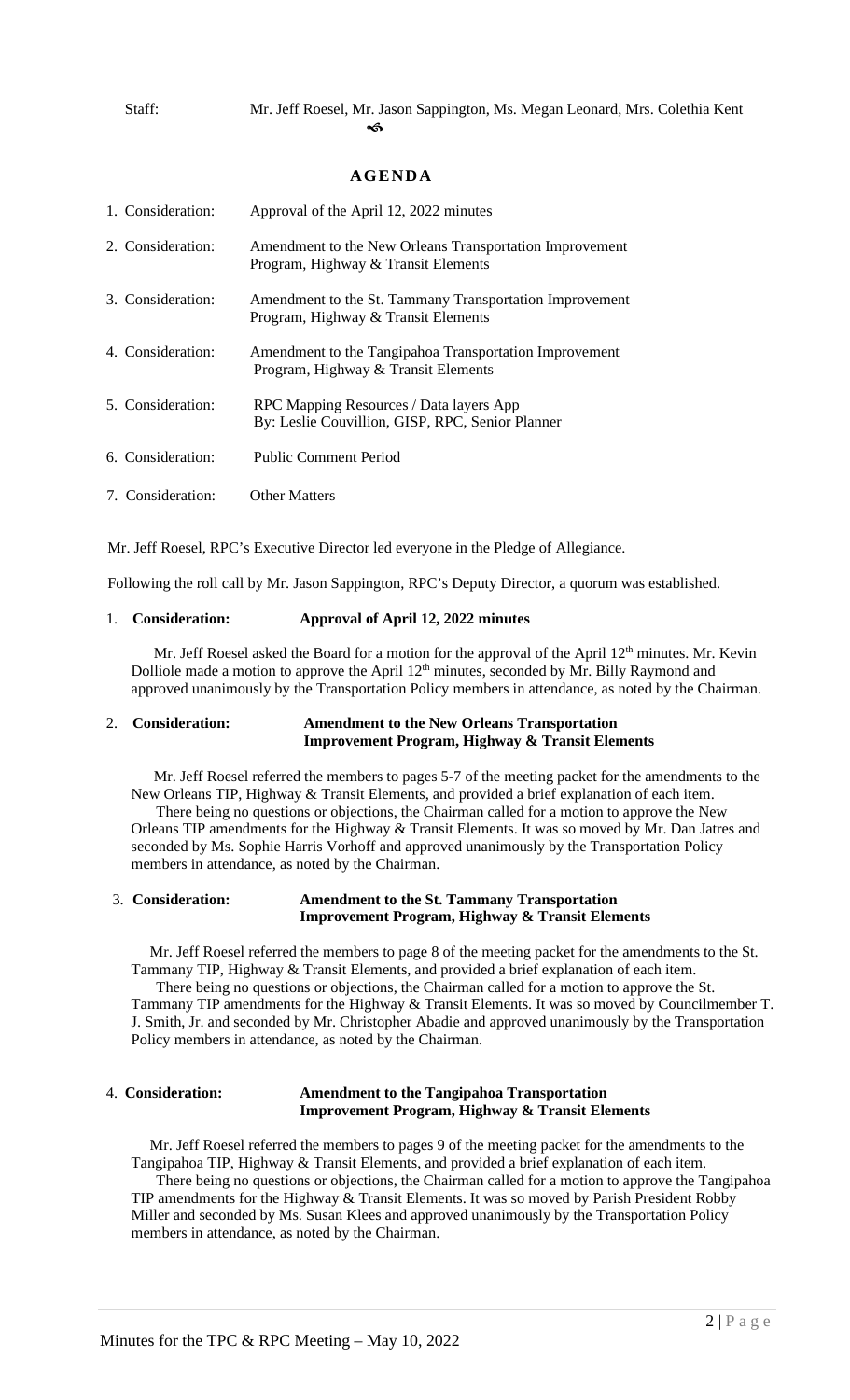#### 5. **Presentation: RPC Mapping Resources / Data Layers App By: Leslie Couvillion, GISP, RPC Senior Planner**

 Ms. Leslie Couvillion presented the content and abilities of the RPC Data Layers online application. This online mapping application allows RPC to share with the public the locations of transportation projects, facilities, studies, and counts, as well as regional economic layers, and the Federal Network to which the RPC projects apply.

 For a copy of the presentation please contact Leslie Couvillion at 504-483-8536 or lcouvilion@norpc.org.

## 6. **Consideration: Public Comment Period**

The Chairman asked if there was any other public comment. There was none.

## 7. **Consideration: Other Matters**

 There being no other matters to discuss, Mr. Jeff Roesel noted the quorum is still established, the Chairman proceeded to the Regional Planning Commission Meeting.

## *MINUTES*  **Regional Planning Commission For Jefferson, Orleans, Plaquemines, St. Bernard, St. Charles, St. John the Baptist, St. Tammany and Tangipahoa Parishes**

### May 10, 2022 \_\_\_\_\_\_\_\_\_\_\_\_\_\_\_\_\_\_\_\_\_\_\_\_\_\_\_\_\_\_\_\_\_\_\_\_\_\_\_\_\_\_\_\_\_\_\_\_\_\_\_\_\_\_

**Officers:**  Committee Members: **Officers: Parish President** Mike Cooper, C*hairman*  **Parish President** Matt Jewel, *1 st Vice Chairman* **Designee:** Billy Raymond **Parish President** Jaclyn Hotard,  $2^{nd}$  Vice Chairwoman Designee: Stanley Bienemy **Parish President** Cynthia Lee Sheng, *3rd Vice Chairwoman* **Designee:** Gregory Giangrosso **Parish President** Robby Miller, *4 th Vice Chairman* **Parish President** Guy Mcinnis*, 5th Vice Chairman* **Designee:** Chad Kelly **Mayor** LaToya Cantrell, *Secretary* **Designee:** Dan Jatres **Parish President** Kirk Lepine, *Treasurer* 

**Jefferson Parish: Mayor** Belinda C. Constant (Gretna) Lee Giorgio Jack Stumpf

**Orleans Parish:**  Sophie Harris Vorhoff

**Plaquemines Parish: Councilmember** Benny Rousselle Allen Hero

**St. Bernard Parish: Councilmember At-Large** Kerri Callais Ray Lauga, Jr. Susan Klees

**St. Charles Parish: Councilmember** Dick Gibbs

**St. John the Baptist Parish: Councilmember** Robert Arcuri **Councilmember** Tammy Houston Jonathan Perret

**St. Tammany Parish:**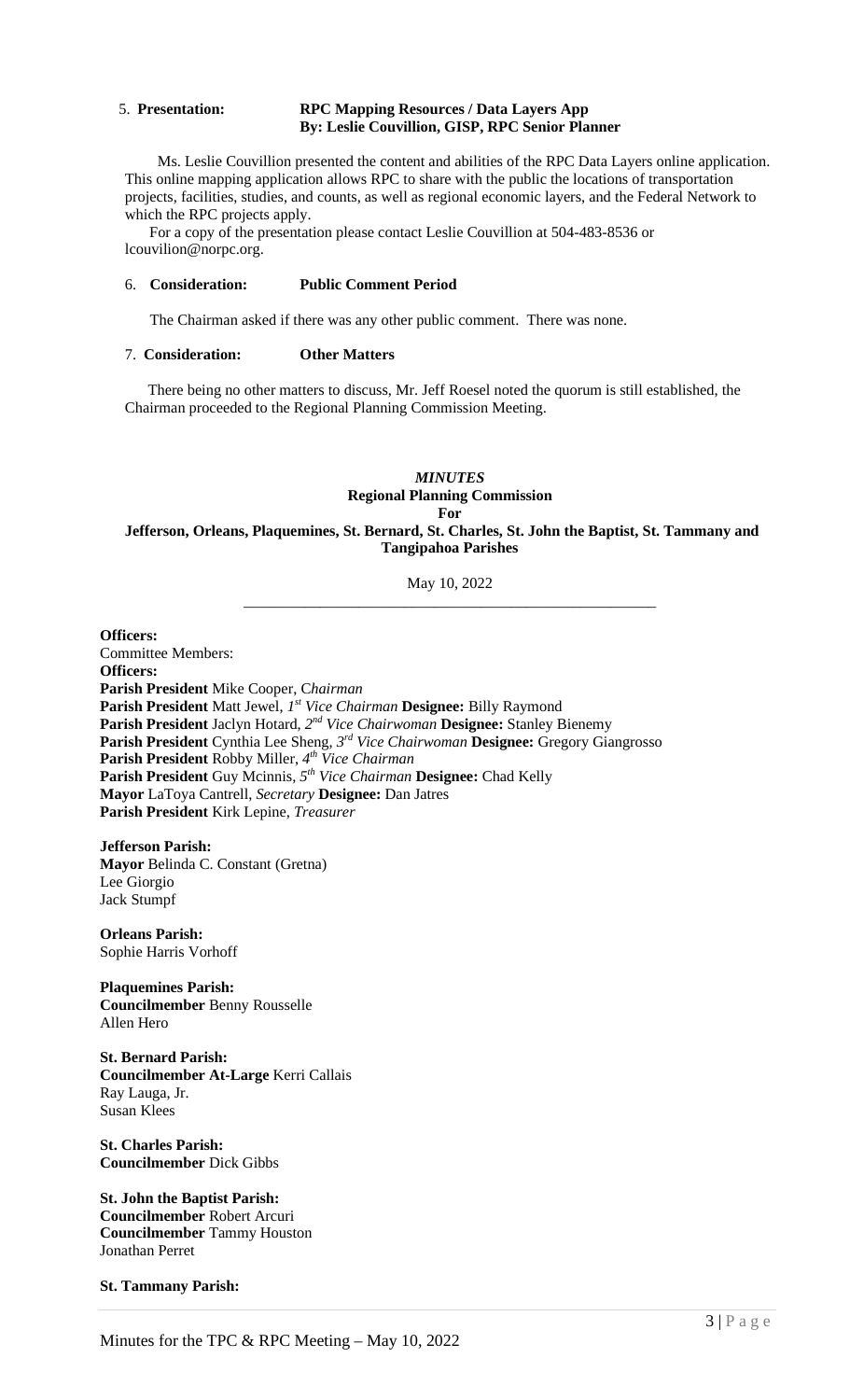**Councilmember** T.J. Smith, Jr. **Councilmember** Mike Lorino Chris Masingill Christopher Abadie

## **Tangipahoa Parish:**

## **DOTD: Secretary** Shawn Wilson **Designee:** Ennis Johnson

Attendance: 26 Consultants:

Staff: Mr. Jeff Roesel, Mr. Jason Sappington, Ms. Megan Leonard, Mrs. Colethia Kent, et al କ

# **AGENDA**

- 1. Consideration: Approval of the April 12, 2022 minutes
- 2. Consideration: Committee Reports: (a) Budget and Personnel Committee (b) Other Committee Reports
- 3. Consideration: Financial Report (a) Balance Sheet of Local Activities (b) Monthly Budget Report
- 4. Consideration: Regional Planning Commission Fiscal Year 2023 Local Activities Budget
- 5. Consideration: Regional Planning Commission Fiscal Year 2023 Operating Budget
- 6. Consideration: Approval of Title VI Policy and Program Final Document
- 7. Presentation: New Orleans City Park: What's Next By: Cara Lambright, City Park, CEO
- 8. Consideration: Travel Request
- 9. Consideration: Contract Extensions
- 10. Consideration: Consultant Billings
- 11. Consideration: Public Comment Period
- 12. Consideration: Other Matters

#### $\sim$

## **1. Consideration: Approval of April 12, 2022 minutes.**

 Mr. Jeff Roesel asked the Board for a motion for the approval of the April 12, 2022 minutes. Councilmember At-Large Kerri Callais made a motion to approve the April 12, 2022 minutes, seconded by Councilmember Robert Arcuri and approved unanimously by the Regional Planning Commission as noted by the Chairman.

## **2. Consideration: Committee Reports**

**(a) Budget and Personnel Committee** 

# **(b) Other Committee Reports**

Mr. Jeff Roesel explained that the Budget and Personnel committee reports will be handled under items 4 and 5.

## **3. Consideration: Financial Report**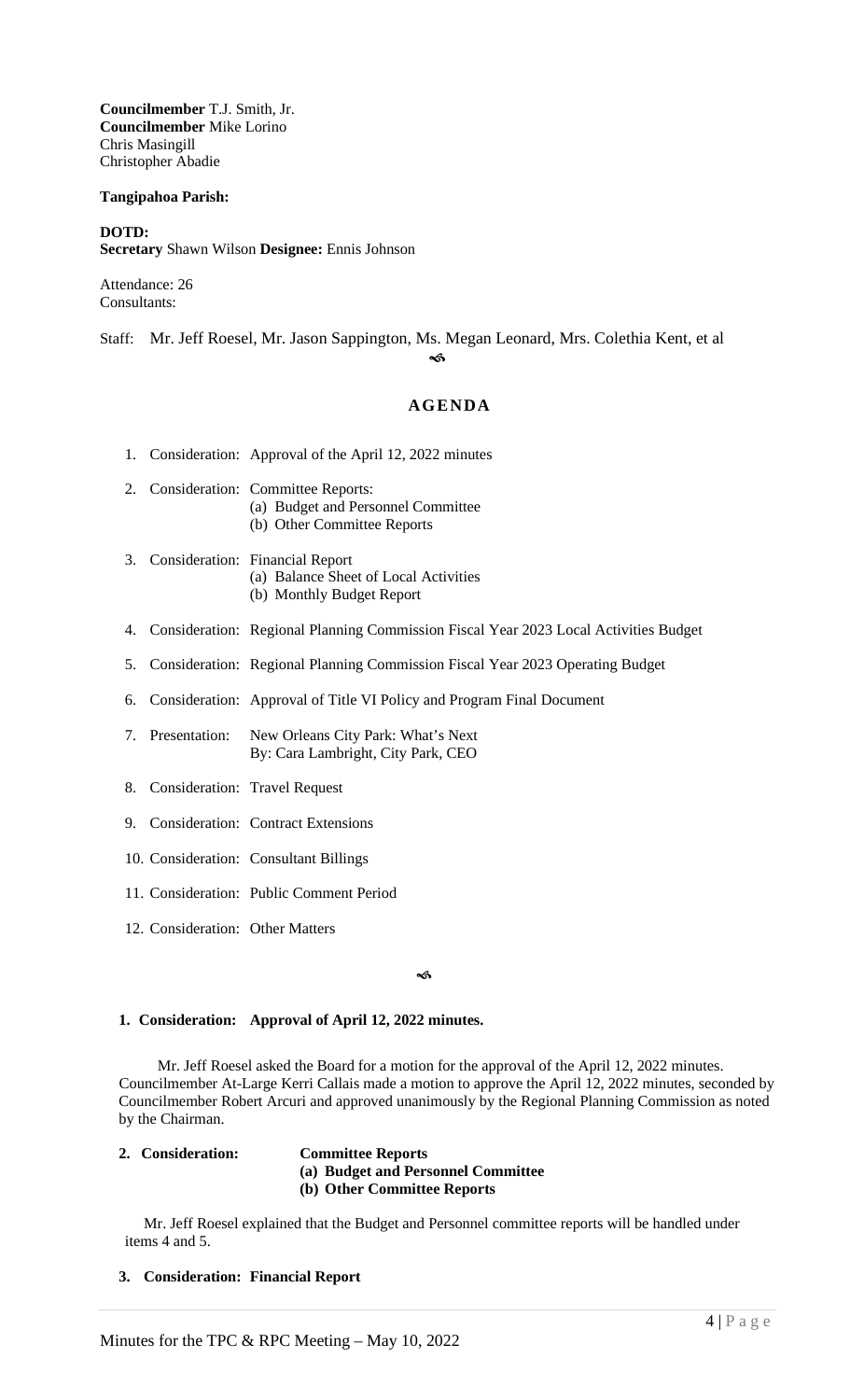## **(a) Balance Sheet of Local Activities (b) Monthly Budget Report**

 Mr. Jeff Roesel referred the members to page 10 of the meeting packet for the balance sheet for the month ending March 31, 2022. He indicated that the RPC's Total Assets & Liabilities and Fund Balance are both in the amount of \$2,755,945.17

 There being no questions or objections, the Chairman called for a motion to approve the balance sheet of local activities. It was so moved by Councilmember Benny Rousselle, seconded by Mayor Belinda Constant and approved unanimously by the members of the Regional Planning Commission, as noted by the Chairman.

Mr. Jeff Roesel explained there were no budget amendments at this time.

## **4. Consideration: Regional Planning Commission Fiscal Year 2023 Local Activities Budget**

 Mr. Jeff Roesel referred the members to page 11 for the Fiscal Year 2023 Local Activities Budget and explained the line items.

There being no questions or objections, the Chairman called for a motion to approve the Fiscal Year 2023 Local Activities Budget. It was so moved by Mr. Ray Lauga, Jr., seconded by Parish President Kirk Lepine.

## **5. Consideration: Regional Planning Commission Fiscal Year 2023 Operating Budget**

Mr. Jeff Roesel referred the members to page 12 for the Fiscal Year 2023 Operating Budget and explained the line items.

 There being no questions or objections, the Chairman called for a motion to approve the Fiscal Year 2023 Operating Budget. It was so moved by Mr. Stanley Bienemy, seconded by Councilmember Tammy Houston.

#### **6. Resolution: Approval of Title VI Policy and Program Final Document**

 Mr. Jeff Roesel referred the members to page 13 of the packet for the Approval of Title VI Policy and Program Resolution that formally adopts the updated plan for the agency and stated that there's an associated handout that goes with the Title VI that deals specifically with the assurances that are pursuant to USDOT requirements. This is specific to all programs within the RPC and the assurances specific to USDOT, but all are consistent with the Title VI Program.

There being no questions or objections, the Chairman called for a motion to approve the Title VI Policy Resolution. It was so moved by Ms. Susan Klees, seconded by Mr. Chad Kelly.

## **7. Presentation: New Orleans City Park: What's Next By: Cara Lambright, City Park, CEO**

Mr. Jeff Roesel introduced Ms. Cara Lambright to the Board. For more information on this presentation please contact Ms. Maggie Woodruff at 504-483-8502 or mwoodruff@norpc.org

## **8. Consideration: Travel Request**

Mr. Jeff Roesel informed the Board there is no travel at this time.

## **9. Consideration: Contract Extensions**

Mr. Jeff Roesel informed the Board there are no contract extensions at this time.

## **10. Consultant Billings**

Mr. Jeff Roesel referred the members to a summary list of the consultant bills on page 14 in the meeting packet, noting that staff had reviewed each of them and favorably recommended them for approval.

There being no questions or objections, the Chairman called for a motion to approve the consultant billings. It was so moved by Mr. Allen Hero, seconded by Councilmember Mike Lorino and approved unanimously by the members of the Regional Planning Commission, as noted by the Chairman.